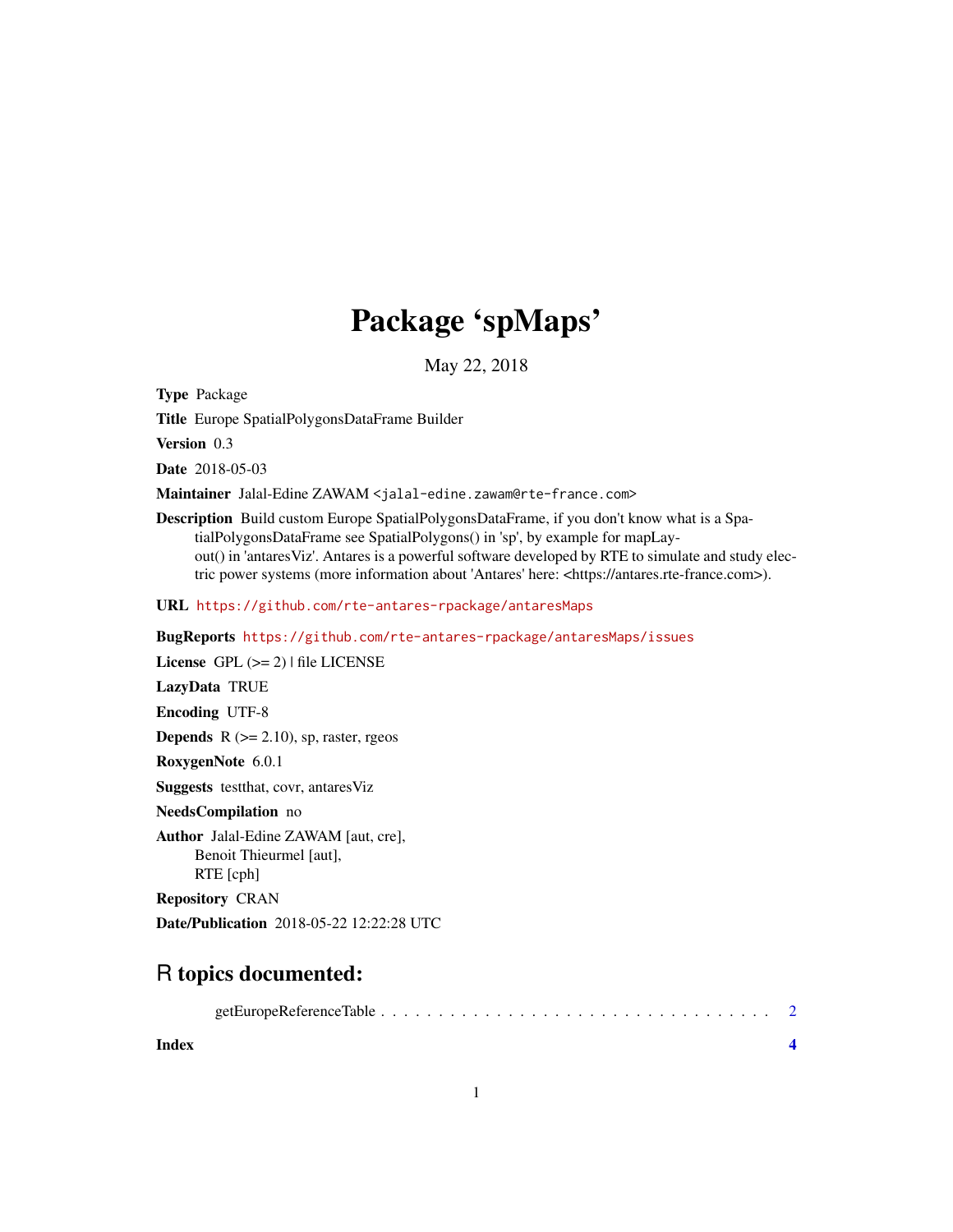```
getEuropeReferenceTable
```
*Get custom Europe map (*SpatialPolygonsDataFrame*)*

#### Description

This function builds a custom Europe map and return a SpatialPolygonsDataFrame. The output can be use by example in [mapLayout](#page-0-0) with the map argument.

#### Usage

```
getEuropeReferenceTable()
```

```
getEuropeCountries(mergeCountry = TRUE)
```
getEuropeStates()

```
getSpMaps(countries = "all", states = NULL, mergeCountry = TRUE)
```
#### Arguments

| mergeCountry | boolean. Merge country ? (UK, Belgium ). Default to TRUE.                                                                                                                                   |
|--------------|---------------------------------------------------------------------------------------------------------------------------------------------------------------------------------------------|
| countries    | character. Vector of wanted countries, without details / states. Must referred to<br>code column of the reference table getEuropeReferenceTable. "all" (default)<br>keep all countries      |
| states       | character. Vector of wanted countries, with details / states. Must referred to<br>code column of the reference table getEuropeReferenceTable. "all" keep all<br>countries. NULL as default. |

#### Value

SpatialPolygonsDataFrame

#### Examples

```
# default map : Europe without states
europe_cty <- getSpMaps()
plot(europe_cty)
# subset on some countries
ref_table <- getEuropeReferenceTable()
italy_spain_fra <- getSpMaps(countries = c("FRA", "ITA", "ESP"))
plot(italy_spain_fra)
## Not run:
italy_spain_fra_states <- getSpMaps(countries = NULL, states = c("FRA", "ITA", "ESP"))
```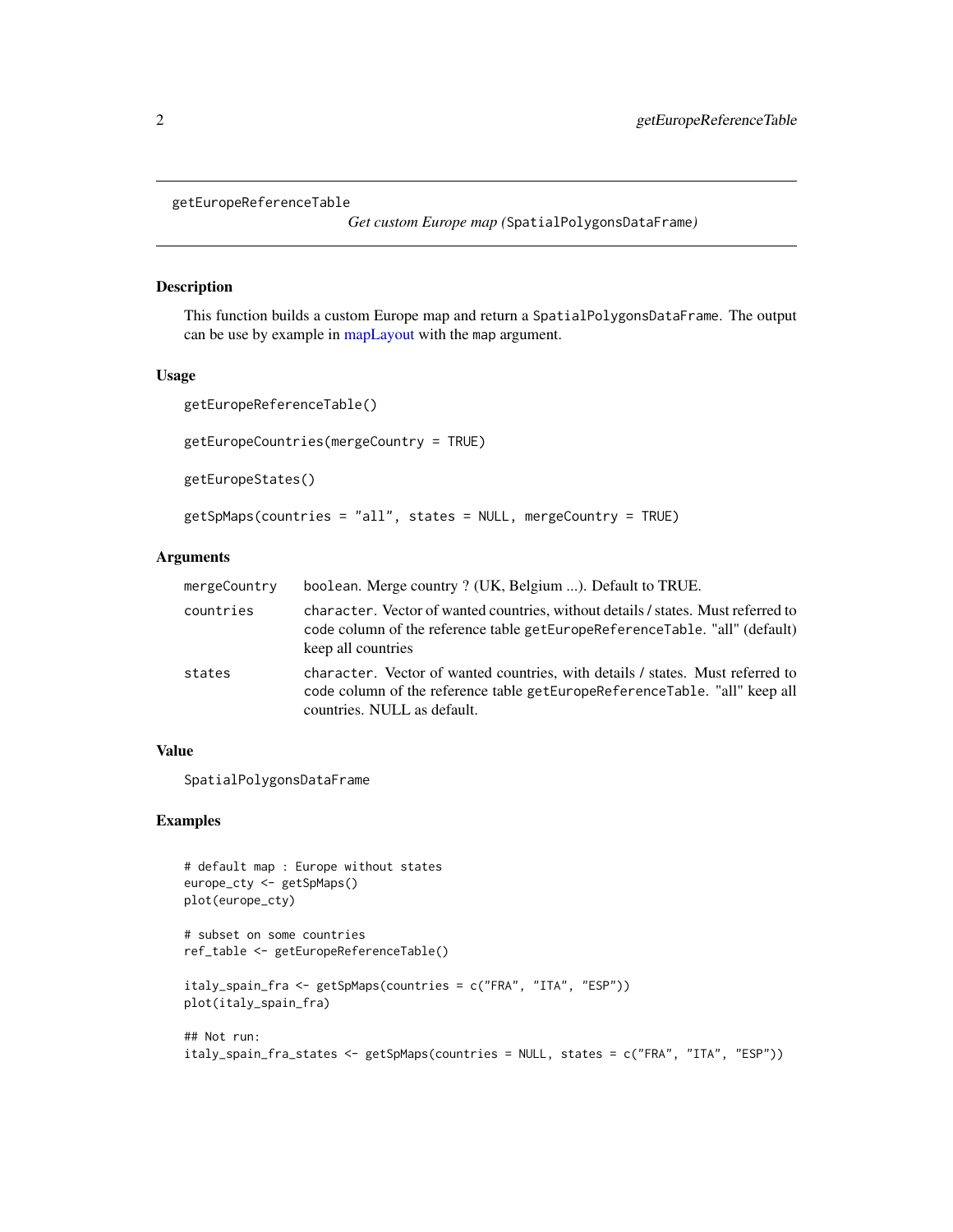```
plot(italy_spain_fra_states)
```

```
# combine countries and states
combine_map <- getSpMaps(countries = c("ITA", "ESP"), states = "FRA")
plot(combine_map)
```

```
# build your custom map : you can use directly data
# to subset the area you really want
europe_states <- getEuropeStates()
europe_countries <- getEuropeCountries()
```

```
# for example, have a look to GBR states map
summary(europe_states)
gbr_states_districts <- europe_states[
   europe_states$code %in% "GBR" &
   europe_states$type %in% "Administrative County",]
plot(gbr_states_districts)
```

```
# combine with another map : you just have to have the same columns...
# getSpMaps only return "name" and "code" column
custom_states <- rbind(
   getSpMaps(countries = NULL, states = "FRA"),
   gbr_states_districts[, c("name", "code"), drop = FALSE])
```
plot(custom\_states)

## End(Not run)